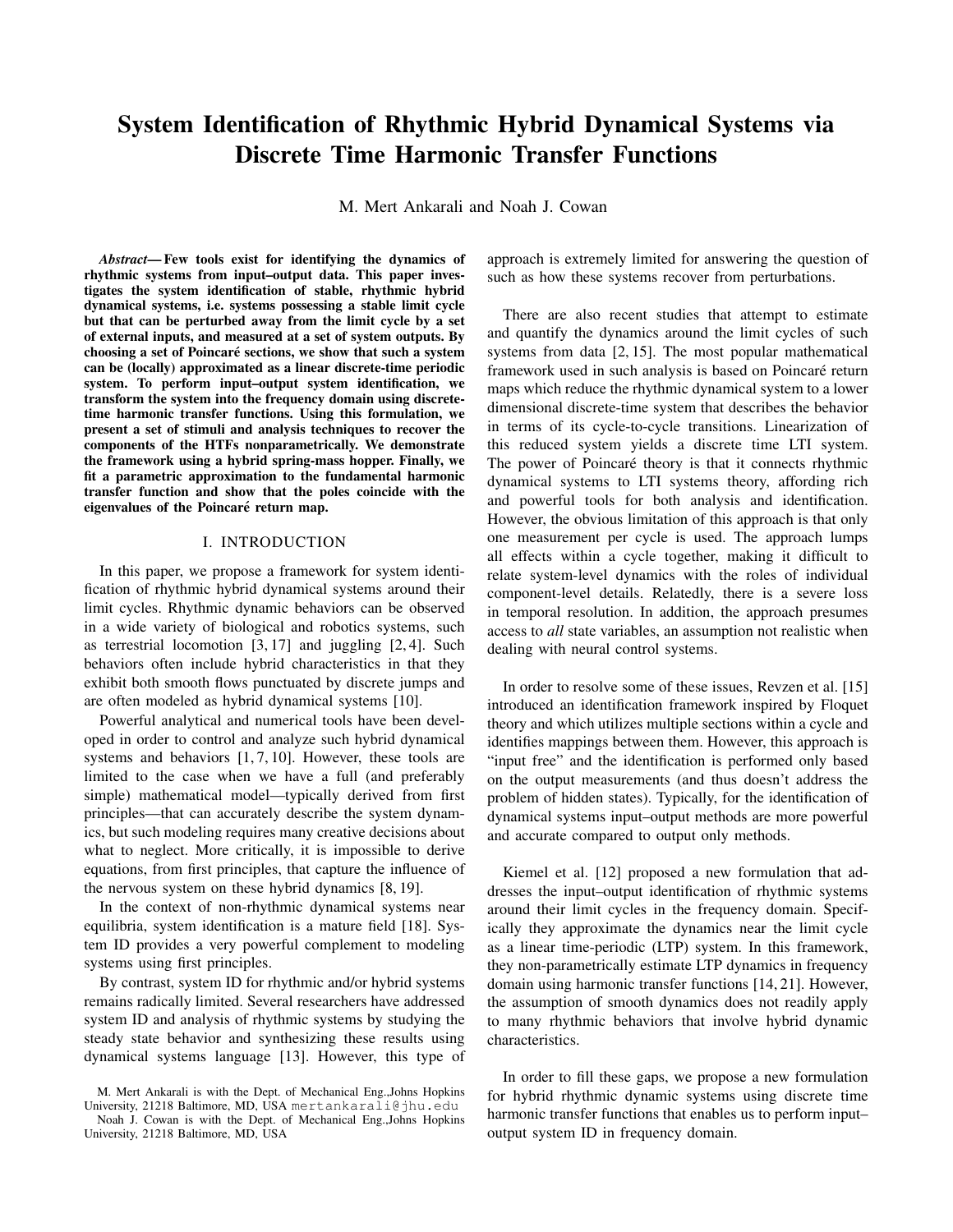## II. HYBRID DYNAMICAL SYSTEM FORMULATION WITH EXOGENOUS INPUT

The section follows briefly summarizes the development of [10] and modifies it to include exogenous inputs.

The state space of a hybrid system is a union

$$
V = \bigcup_{\alpha \in \mathcal{I}} V_{\alpha}
$$

where  $\mathcal I$  is a finite *index set* and each  $V_\alpha$  is an open, connected subset of  $\mathbb{R}^{n_{\alpha}}$ . Each element of this union, i.e.  $V_{\alpha}$ , is called a *chart* The dimension of the charts can typically depend on  $\alpha$  [5, 6, 20]. A state of the overall hybrid dynamical system consists of an index  $\alpha$  together with a point in the chart  $V_\alpha$ . We assume that a (smooth) continuous time dynamical system is defined on each chart. Since  $V_{\alpha} \subset R^{n_{\alpha}}$  we can represent the smooth dynamical system on each chart using

$$
\dot{q}_{\alpha} = f_{\alpha}(q_{\alpha}, u_{\alpha}, t) \tag{1}
$$

where  $\dot{q}_{\alpha} \in V_{\alpha}$  is the state of the vector-field associated with chart  $\alpha$  and  $u \in \mathbb{R}^{l_{\alpha}}$  represents the small external perturbations used for system identification. One should also note that, similar to the state vector  $q_{\alpha}$ , dimension of the exogenous input may depend on  $\alpha$  for hybrid dynamical systems. Indeed, exogenous inputs may not available ( $l_{\alpha}$  = 0) for some charts. As a convenience of notation, and without loss of generality we assume that there exists a  $\hat{u} \in \mathbb{R}^{l_{\text{max}}}$ which can be freely controlled by the experimenter, and a set of coordinate dependent mappings,  $g_{\alpha}$  :  $\mathbb{R}^{l_{\max}} \to \mathbb{R}^{l_{\alpha}}$ , such that  $l_{\max} = \max_{\alpha \in \mathcal{I}} l_{\alpha}$  and  $u_{\alpha} = g_{\alpha}(\hat{u}), \forall \alpha$ . These maps should be locally onto (so as not to throw away "useful" perturbation inputs), and without loss of generality,  $g_{\alpha}(0) = 0$ . On charts for which  $l_{\max} > l_{\alpha}$ , the extra inputs are "thrown away" by the dynamics. Under these constraints (1) takes the form

$$
\dot{q}_{\alpha} = f_{\alpha}(q_{\alpha}, \hat{u}, t) \tag{2}
$$

We assume that for each  $\alpha \in I$ , there exists a real-valued, piecewise-smooth threshold function,  $h_{\alpha}^{\beta}(q_{\alpha}, \hat{u})$ . Zero crossings of a threshold function is called an *event* which triggers the transition to a new chart indexed by  $\beta$ . We further assume that there are transition maps,  $q_\beta = T_\alpha(q_\alpha, \hat{u})$  that apply a transformation to the points at an event. The images of the transition maps are taken as initial conditions for the continuous-time trajectory inside the new chart. Conceptually, the evolution of the system is viewed as a sequence of trajectory segments where the endpoint of one segment is connected to the initial point of the next by a transition map.

Given an input  $\hat{u}(t)$ , an initial chart  $\alpha_0$ , and initial condition on that chart  $q_{\alpha_0}(t_0)$ , we define a trajectory on the interval  $[t_0, t_n]$  as follows. Denote events  $t_1, \ldots, t_{n-1}$ , such that  $t_0 < t_1 < \cdots < t_n$ . Each event time corresponds to a hybrid transition, giving rise to a sequence of discrete states  $\alpha_0, \dots, \alpha_{n-1}$  and smooth trajectories  $q_{\alpha_i}(t) \in V_{\alpha_i}, t \in$  $[t_i, t_{i+1}]$ , such that each  $q_{\alpha_i}$  is a trajectory of the continuoustime dynamical system on  $V_{\alpha_i}$  given in (2). Further, the



Fig. 1. Illustration of a stable rhythmic hybrid dynamical system with two charts, i.e.  $\mathcal{I} = \{0, 1\}$ . For simplicity, each chart has the same dimension, and is a subset of  $\mathbb{R}^3$ . The limit cycle of the system (black) is discontinuous. The two-dimensional surface (green) illustrates a hybrid transition (patch) boundary in which the transition is continuous (no jump in continuous variables of the state space) but not necessarily differentiable. The pair of surfaces (purple) connected by dashed lines illustrate a hybrid transition boundary in which the transition is discontinuous. The two-dimensional cross-sections (grey) illustrate the  $N$  Poincaré sections chosen by the experimenter. (These can be the hybrid boundaries, but in this example are chosen not to be.) The red curve represents a sample trajectory starting from an initial condition located at  $\Sigma_0$ . As illustrated in the figure, in the absence of external inputs trajectory converges to the limit cycle. .

initial condition for each trajectory is given by  $q_{\alpha_i}$ , and for  $i = 1, \ldots, n - 1$ , these are calculated via the transition map:  $q_{\alpha_i}(t_i) = T_{\alpha_{i-1}}(q_{\alpha_{i-1}}(t_i), \hat{u}(t_i)).$ 

In the absence of external inputs i.e.  $\hat{u}(t) = 0 \ \forall t$ , we assume the existence of an isolated, hybrid period orbit, or limit cycle,  $\gamma(t) \in V$ , that satisfies

$$
\lim_{\hat{t}\to t^{-}}\left[\gamma(\hat{t})-\gamma(\hat{t}+T)\right]=0,
$$
  

$$
\lim_{\hat{t}\to t^{+}}\left[\gamma(\hat{t})-\gamma(\hat{t}+T)\right]=0.
$$

Similar to the previous work on rhythmic hybrid dynamical systems [6], we limit our attention to hybrid systems undergoing a finite number of isolated hybrid transitions near the limit cycle. We also assume that in a local neighborhood of the limit cycle that the number and order of hybrid transitions is fixed (although the transition times can and typically will vary) and both the threshold functions and transition maps associated with these transitions are locally smooth.

#### III. MAPPING BETWEEN POINCARE´ SECTIONS

A Poincaré section,  $\Sigma_i \subset V$ , is an embedded submanifold that intersects the periodic orbit at exactly one point [6]:

$$
\begin{aligned} \{(\epsilon_i, \alpha_i)\} &= \gamma \cap \Sigma_i, \ \alpha_i \in \mathcal{I}, \epsilon_i \in V_{\alpha_i}, \\ \dim \left(\Sigma_i\right) &= \dim \left(V_{\alpha_i}\right) - 1 \end{aligned}
$$

where  $(\epsilon_i, \alpha_i)$  is called the fixed point of  $\Sigma_i$ . The flow should be transverse to  $\Sigma_i$  in a neighborhood of  $\epsilon_i$  for all sufficiently small inputs. Let  $W_i \subset \Sigma_i$  be an open subset containing  $\epsilon_i$ .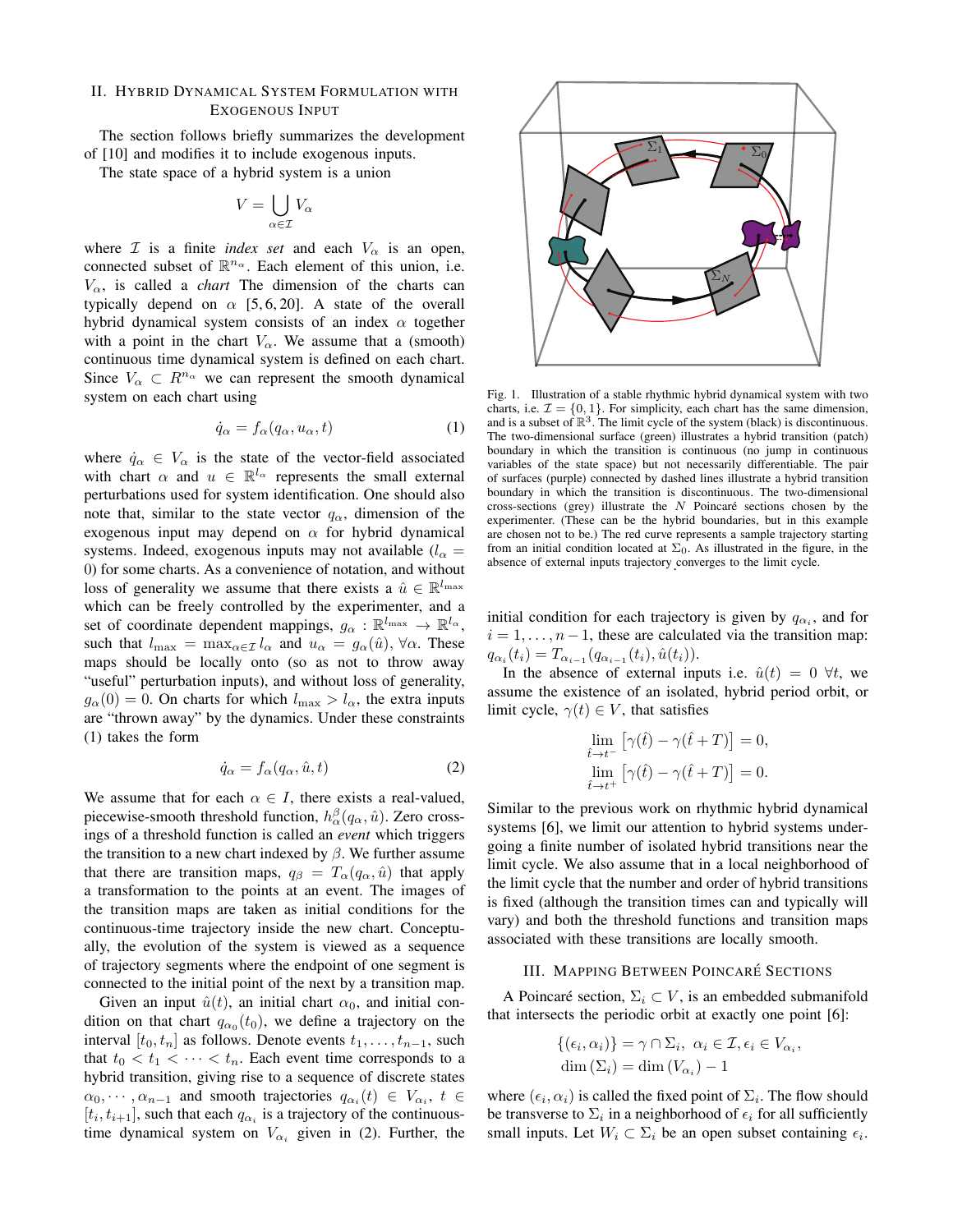Let  $\Sigma_j$  be another Poincaré section with associated fixed point  $(\epsilon_j, \alpha_j)$ . We define a mapping,  $P_{i \to j} : W_i \times R^{l_{\max}} \to$  $\Sigma_j$  by assuming  $\hat{u} = u_i$  is constant (i.e. a "zero-order hold") and tracing the hybrid trajectories from  $q_i \in W_i$  forward in time until it intersects  $\Sigma_i$  at  $q_i$ :

$$
q_j = P_{i \to j}(q_i, u_i). \tag{3}
$$

We assume that  $P_{i\rightarrow j}$  is a well-defined and smooth map around  $(\epsilon_i, 0)$ . If  $\Sigma_i = \Sigma_j$  and  $u_i = 0$  this maps becomes the more familiar Poincaré *return* map. It is natural to assume that our measurements of states  $q_i$  are indirect and though a smooth mapping:

$$
z_i = h_i(q_i, u_i). \tag{4}
$$

Linearizing state and output mappings in (3) and (4) around  $(q_i, q_j, u_i) = (\epsilon_i, \epsilon_j, 0)$  yields

$$
x_j = A_i x_i + B_i u_i,
$$
  
\n
$$
y_i = C_i x_i + D_i u_i.
$$
\n(5)

It is worth noting that  $A_i$  need not be square, depending on the dimensions of  $\Sigma_i$  and  $\Sigma_j$ . Now assume that we have  $N$  distinct isolated sequential (in the order they are punctuated by the limit cycle) Poincaré sections indexed by  $\{0, 1, \dots, N-1\}$ ; see Fig. 1. We formulate the linearized mapping between consecutive sections using

$$
x[n+1] = A[n]x[n] + B[n]u[n],
$$
  
\n
$$
y[n] = C[n]x[n] + D[n]u[n],
$$
\n(6)

where  $A[n] = A[n + N]$  (and likewise for B, C, D).

The linearized mappings between successive Poincaré sections forms a linear discrete time periodic (LDTP) dynamical system which facilitates input–output modeling. Using (6) we can compute the linearized Poincaré return map at any section. Let  $i \in \{0, \dots, N-1\}$  be the section that we are interested. Then,

$$
DP_{i \to i} = \prod_{k=i+N-1}^{i} A[k] = A[i+N-1] \cdots A[i] \tag{7}
$$

yields the linearized Poincaré return map at that section. It is obvious that for hybrid systems in which the dimension of charts  $(\dim (V_\alpha))$  changes with  $\alpha$ , the linearized Poincaré return map in (7) is always rank-deficient for some  $i \in$  $\{0, \dots, N-1\}$  [20]. Even with rank deficiencies and the dimension of  $x[n]$  is time varying, the liner time varying dynamics in (6) is suitable for deriving harmonic transfer functions using impulse response representation.

## IV. HARMONIC TRANSFER FUNCTIONS (HTF) FOR LINEAR DISCRETE TIME PERIODIC SYSTEMS (LDTP)

The computations above in Section III demonstrate that hybrid dynamical systems, operating near a limit cycle, can be approximated using a LDTP system. However, a transfer function representation may be more amenable to input–output system identification. In this section we will reformulate the derivations in [14] to suit LDTP systems.

Any (causal) LDTP systems such as in (6) can be represented using time-periodic impulse response

$$
y[n] = \sum_{k=0}^{n} H[n, k]u[k],
$$
 (8)

where  $H[n, k] = H[n-N, k-N]$ . For the sake of clarity of derivations, throughout the paper we assume that  $N$  is even (easily relaxed). Let  $k = n - r$  then  $H[n, k] \mapsto H[n, n - r]$ which is periodic in  $n$  for any fixed  $r$  thus can be expressed as a Fourier series:

$$
H[n, n-r] = \sum_{m=-\frac{N}{2}}^{\frac{N}{2}-1} H_m[r] e^{i\frac{2\pi m}{N}n},
$$
 (9)

where

$$
H_m[r] = \frac{1}{N} \sum_{n = -\frac{N}{2}}^{\frac{N}{2} - 1} H[n, n - r] e^{-i\frac{2\pi m}{N}n}.
$$
 (10)

Plugging  $r = n - k$  gives

$$
H[n,k] = \sum_{m=-\frac{N}{2}}^{\frac{N}{2}-1} H_m[n-k] e^{i\frac{2\pi m}{N}n}.
$$
 (11)

Combining (8) and (11),  $y[n]$  can be written as

$$
y[n] = \sum_{m=-\frac{N}{2}}^{\frac{N}{2}-1} \left( H_m[n] e^{i\frac{2\pi m}{N}n} * u[n] e^{i\frac{2\pi m}{N}n} \right).
$$

Taking the Z-transform of  $y[n]$ ,

$$
Y(z) = \sum_{m=-\frac{N}{2}}^{\frac{N}{2}-1} H_m\left(ze^{-i\frac{2\pi m}{N}}\right)U\left(ze^{-i\frac{2\pi m}{N}}\right)
$$
 (12)

where

$$
H_m(z) = \mathcal{Z}\left\{H_m[n]\right\}.
$$
 (13)

We can obtain the frequency response version of the HTF equation in (12) using the mapping  $z \mapsto e^{iw}$ :

$$
Y(\omega) = \sum_{m=-N}^{\frac{N}{2}-1} H_m\left(\omega - \frac{2\pi m}{N}\right) U\left(\omega - \frac{2\pi m}{N}\right). \quad (14)
$$

 $H_m(z)$  (or  $H_m(w)$ ) is the m<sup>th</sup> harmonic of the HTF structure that defines the coupling between the output at frequency w (or  $w + \frac{2\pi m}{N}$ ) and the input at frequency  $w - \frac{2\pi m}{N}$  (or w).

#### V. IDENTIFICATION OF HTF OF LDTP SYSTEMS

#### *A. Identification via Single Cosine Inputs*

In this section we show how harmonic transfer functions can be estimated using single cosine inputs and the limitations of this approach. Let the input be a (real) phase shifted cosine signal  $u[n] = \frac{a}{\pi} \cos(\bar{\omega}n + \phi)$ ,  $\bar{w} \in [0, \pi)$ . If we use the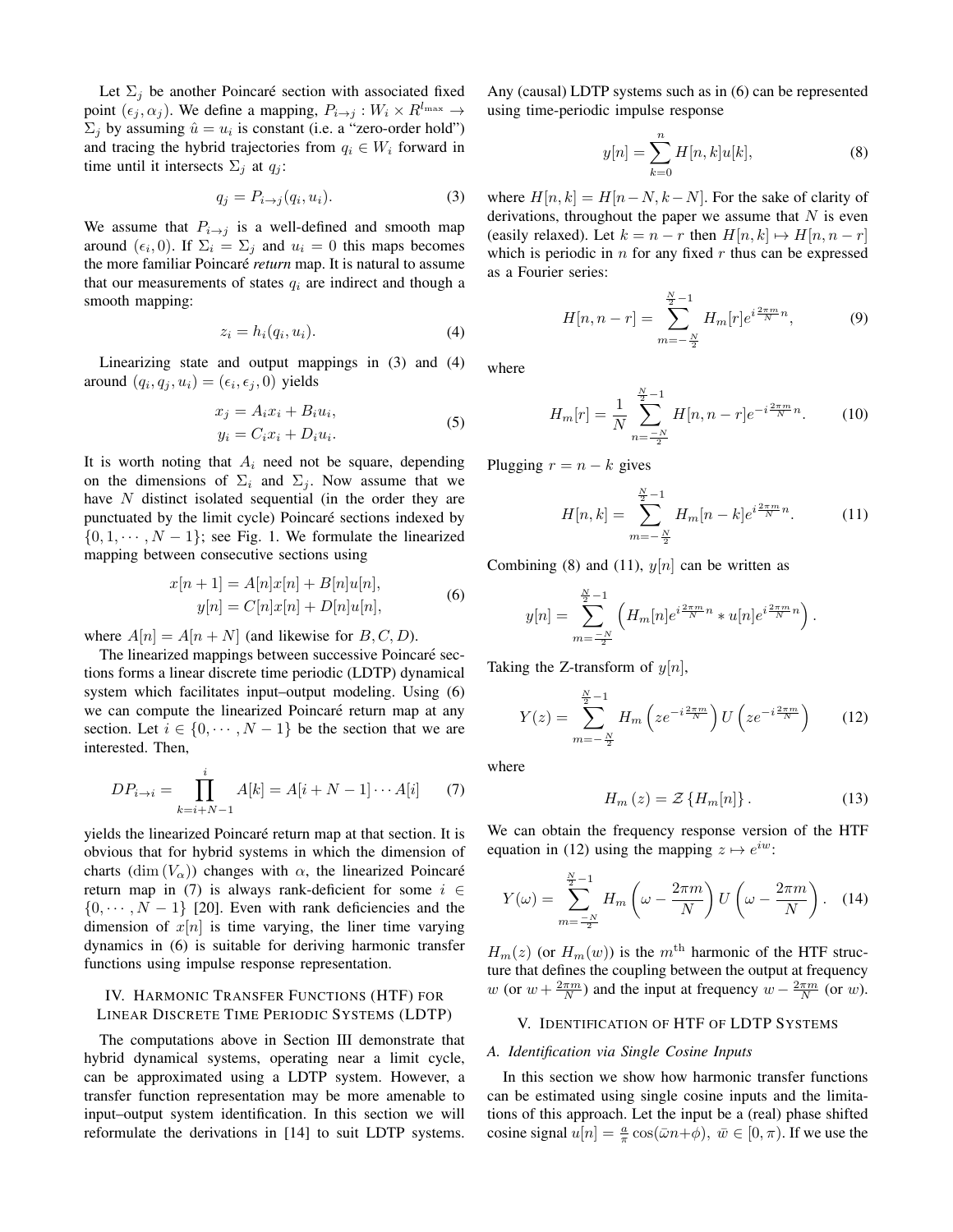HTF structure in (14), the response to  $u[n]$  can be computed in frequency domain as

$$
Y(\omega) = \sum_{m=-\frac{N}{2}}^{\frac{N}{2}-1} H_m \left( \omega - \frac{2\pi m}{N} \right) a e^{i\phi} \delta \left( \omega - \frac{2\pi m}{N} - \bar{\omega} \right)
$$

$$
+ \sum_{m=-\frac{N}{2}}^{\frac{N}{2}-1} H_m \left( \omega - \frac{2\pi m}{N} \right) a e^{-i\phi} \delta \left( \omega - \frac{2\pi m}{N} + \bar{\omega} \right)
$$

Let us analyze the steady-state frequency response for  $\omega =$  $\bar{\omega} + \frac{2\pi l}{N}$  where  $l \in \{-N/2, \ldots, N/2\}$ :

$$
Y\left(\bar{\omega} + \frac{2\pi l}{N}\right) = H_l\left(\bar{\omega}\right) a e^{i\phi} + \text{sgn}(m^*) H_{l-m^*}\left(\bar{\omega} + \frac{2\pi m^*}{N}\right) a e^{-i\phi}
$$

where

$$
m^* = \begin{cases} \frac{\bar{\omega}N}{\pi}, & \text{if } \frac{\bar{\omega}N}{\pi} \in \mathbb{Z}^+ \\ 0, & \text{otherwise} \end{cases}
$$

If  $m^* \neq 0$  then, there exist two unknowns, thus it is not possible to identify neither  $H_l(\bar{\omega})$  nor  $H_{l-m^*}\left(\bar{\omega}+\frac{2\pi m^*}{N}\right)$ using a single cosine input. However if  $m^* = 0$  (or equivalently  $\overline{\omega}^N \notin \mathbb{Z}^+$ , then we can identify  $H_l(\overline{\omega})$  via

$$
H_l(\bar{\omega}) = \frac{Y\left(\bar{\omega} + \frac{2\pi l}{N}\right)}{ae^{i\phi}}.
$$

In conclusion, in order to identify the elements of HTF using single cosine inputs (for each frequency), the input frequency must not be an integer multiple of half of the socalled "pumping frequency"  $(\omega_p = \frac{2\pi}{N})$ , i.e.,  $\frac{\omega N}{\pi} \notin \mathbb{Z}^+$ .

Note that it is possible to identify the elements of the HTF at these harmonics by simply exciting the system using two cosine inputs (same frequency, different phase) [11]. However, if we assume the HTFs are smooth and the resolution of the DFT frequencies are high enough, the HTFs at these frequencies can be interpolated in order not to increase the number of experiments.

#### *B. Identification via Sums of Cosine Inputs*

In this section our goal is to determine the rules such that elements of the HTF can be estimated uniquely (assuming no noise) from the experiments where the input stimulus is the sum of cosine inputs. Let  $\{\bar{\omega}_1, \cdots, \bar{\omega}_K\}$ ,  $\{\phi_1, \cdots, \phi_K\}$ , and  $\{\frac{a_1}{\pi}, \cdots, \frac{a_K}{\pi}\}$  be the set of input frequencies, phase shifts, and magnitudes respectively. The input signal for the experiment can be constructed as

$$
u[n] = \sum_{k=1}^{K} \frac{a_k}{\pi} \cos(\bar{\omega}_k n + \phi_k).
$$
 (15)

Since single sine experiment is a special case of a sum of sine experiment, the obvious first rule for the identification is

$$
\frac{\bar{\omega}_k N}{\pi} \notin \mathbb{Z}^+ \,\,\forall k \tag{16}
$$

For the sake of clarity let's assume that  $K = 2$ . Then frequency response of the system to the input (15) at the frequency  $\omega = \bar{\omega}_1$  takes the form

$$
Y(\bar{\omega}_1) = H_0(\bar{\omega}_1) a_1 e_1^{i\phi} + \text{sgn}(m_1^*) H_{m_1^*} \left(\bar{\omega}_1 - \frac{2\pi m_1^*}{N}\right) a_2 e^{i\phi_2} + \text{sgn}(m_2^*) H_{m_2^*} \left(\bar{\omega}_1 - \frac{2\pi m_2^*}{N}\right) a_2 e^{-i\phi_2}
$$

where

$$
m_1^* = \begin{cases} \frac{(\bar{\omega}_1 - \bar{\omega}_2)N}{2\pi}, & \text{if } \frac{|\bar{\omega}_1 - \bar{\omega}_2|N}{2\pi} \in \mathbb{Z}^+ \\ 0, & \text{otherwise} \end{cases}
$$

$$
m_2^* = \begin{cases} \frac{(\bar{\omega}_1 + \bar{\omega}_2)N}{2\pi}, & \text{if } \frac{(\bar{\omega}_1 + \bar{\omega}_2)N}{2\pi} \in \mathbb{Z}^+ \\ 0, & \text{otherwise} \end{cases}
$$

Similar structure is obtained if we extend to arbitrary  $K$  and observe the response at  $\omega = \bar{\omega}_k + \frac{2\pi l}{N}$ . From this result, we observe that in order to identify the elements of the HTF uniquely, in addition to the constraint on each individual frequency in (16), we also require that the difference and the sum of any two frequencies in the input stimulus must not be an integer multiple of the pumping frequency. Under these rules elements of the HTF structure can be estimated using

$$
H_l(\bar{\omega}_k) = \frac{Y\left(\bar{\omega}_k + \frac{2\pi l}{N}\right)}{a_k e^{i\phi_k}}.
$$

Under these rules our system identification procedure using sum-of-sine inputs is as follows:

- Define the frequency band of interest,  $\bar{\omega}_k \in (0, \omega_{max}]$ and compute the resolution,  $\omega_{res}$ , of the DFT frequencies based on the length of the input–output data.
- Construct a global set of frequencies,  $\Omega$  $\{\omega_{res}, \ 2\omega_{res}, \ 3\omega_{res}, \cdots \omega_{max}\}.$
- Remove the frequencies that are the integer multiples of half of the pumping frequency, i.e.  $\Omega = \Omega \left\{\frac{\pi}{N}, \frac{2\pi}{N}, \frac{3\pi}{N}, \cdots\right\}.$
- Partition  $\Omega$  in to S sub sets,  $\overline{\Omega} = \Omega_1 \cup \Omega_2 \cdots \cup \Omega_S$ , such that for each  $\Omega_s$  following condition is satisfied:

$$
\frac{|\bar{\omega}_i - \bar{\omega}_j|N}{2\pi} \notin \mathbb{Z}^+ \& \frac{(\bar{\omega}_i + \bar{\omega}_j)N}{2\pi} \notin \mathbb{Z}^+
$$

$$
\forall \bar{\omega}_i, \bar{\omega}_j \in \Omega_S
$$

• For each subset construct an input stimulus

$$
u_s[n] = \sum_{\bar{\omega}_k \in \Omega_s} \frac{a_k}{\pi} \cos(\bar{\omega}_k + \phi_k),
$$

and perform the experiment to compute the elements of HTF.

#### VI. RESULTS AND DISCUSSION

## *A. Example Model System*

We apply our system identification framework to the vertical hopper model illustrated in Fig. 2. We adopted the model from  $[5]$  and added an exogenous input u acting on the upper body mass  $M$  to be used for system identification.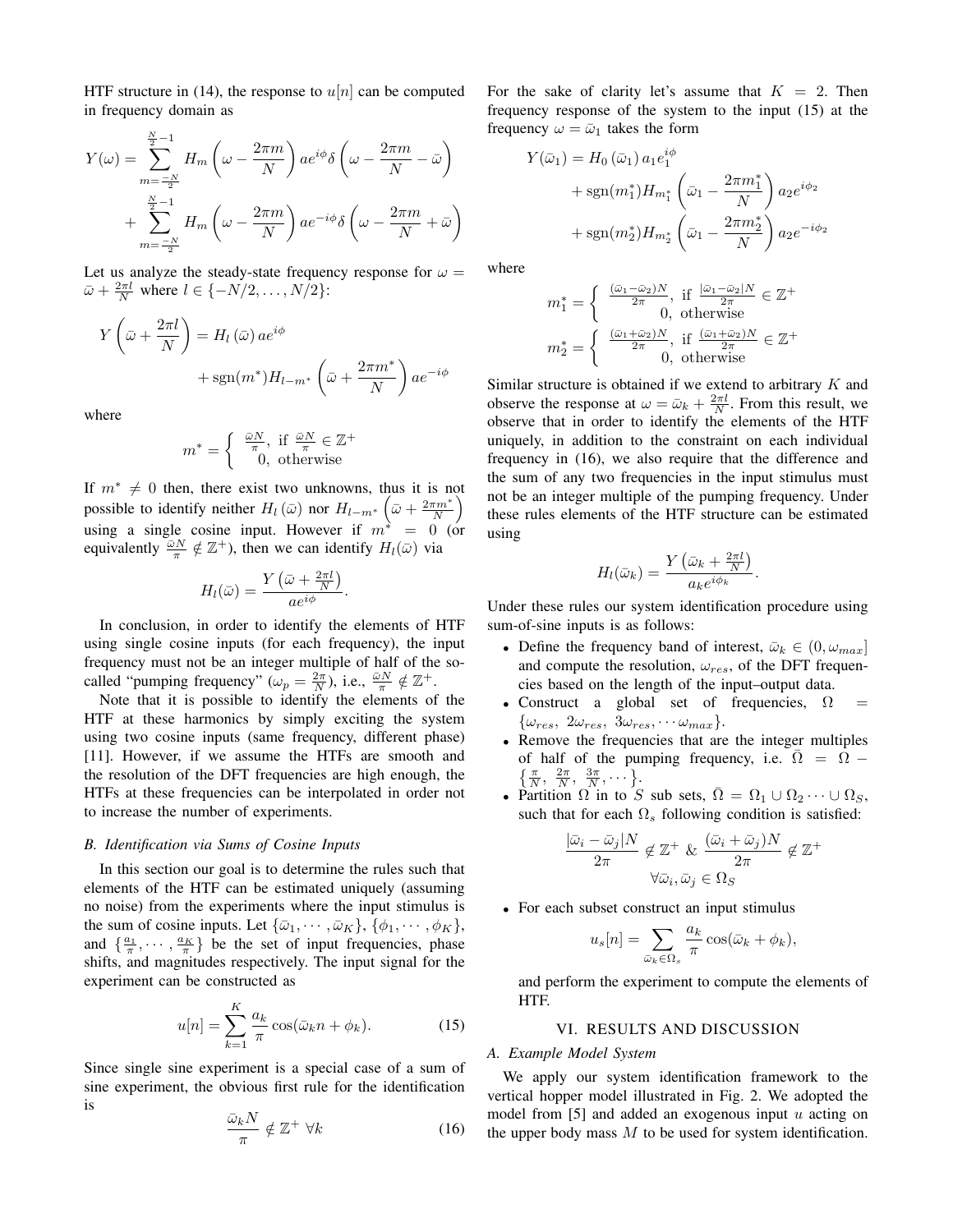

Fig. 2. Dynamics and schematic of the hopper model

The "clock-driven" hopper alternates between flight ( $\alpha = 0$ ) and stance  $(\alpha = 1)$  charts during hopping. Flight and stance dynamics of the hopper are embedded in Fig. 2.

The touchdown event defines the transition from flight to stance chart. The zero crossing of the threshold function,  $h_o(q_0) = y_m$ , triggers the transition and the states of the new chart is defined by the transformation  $q_0 \mapsto T_0(q_0)$ where  $T_0(q_0) = [I_{3\times 3} \ 0_{3\times 2}] q_0$ . The liftoff event defines the transition from stance to flight, which is triggered by the zero crossing of the threshold function  $h_1(q_1) = k(l_0$  $y_M$ ) + f + mg. The initial state of the new flight chart is determined by the transformation  $q_1 \mapsto T_1(q_1)$  where  $T_1(q_1) = [I_{3\times 3} 0_{3\times 2}]^T q_1$ . We simulated the hybrid hopper model in MATLAB (Mathworks, Inc.), using a custom hybrid dynamical simulation toolkit with the sampe parameters used in [5]. We verified with our simulation toolkit that this set of parameters (when external input  $u = 0$ ) produces a stable limit cycle. The non-zero eigenvalues of the Poincaré maps of the system are  $\lambda_{1,2} = 0.25 \pm 0.7i$ , computed via the numerical Jacobian of the return map.

#### *B. Phase Coordinates and Set of Poincare Sections ´*

As detailed in Sec. III our system identification method relies on mappings between selected discrete phase coordinates (i.e. set of Poincaré Sections). We expect that the structure of HTF depends on the selected phase coordinates.

In this paper, we utilized two "causal" phase definitions to select Poincaré sections. Existence of exogenous input and its dependence on phase coordinates makes the straight forward implementation of non-causal methods [16] impossible. The hybrid system we are analyzing is an asymptotically stable clock–driven model, thus one natural way of selecting Poincaré sections is using the isochrons [9] which are directly given by the phase of the clock. We select  $N$  equally spaced Poincaré sections within  $\phi \in [0, 2\pi)$ . The phase of the  $i^{th}$ Poincaré section corresponds to  $\phi_i = \frac{2\pi}{N}i$ .

However, the majority of rhythmic hybrid system models are not driven by an open–loop clock thus there is no straightforward way of accessing the isochrons, especially using a causal method. The main advantage of our method is that it works with any set of well defined Poincaré sections.



Fig. 3. Non-parametric estimates of  $|H_0(z)|$ ,  $|H_1(z)|$  and  $|H_{-1}(z)|$ . Magnitude plots in the top row (A and B) represens the HTFs between the input and  $\delta y_M$ , where as bottom row (C and D) belongs to the HTFS between the input and  $\delta \dot{y}_M$ . First (A and B) and second column (C and D) represents the HTFs where the phase coordinates are selected using isochrons, and kinematic phase respectively.

In addition to isochrons, we use a definition similar to the kinematic phase used in [15]. Using the states  $y_M$ ,  $\dot{y}_M$ , we define a phase variable:

$$
r_p = \frac{y_M - o_p}{s_p}, \ r_v = \frac{\dot{y}_M - o_v}{s_v}
$$

$$
\hat{\phi} = \underline{r_p + ir_v}, \ \hat{\phi} \in S^1
$$

where  $(o_p, o_v)$  and  $(s_p, s_v)$  simply shifts the origin and scales the coordinates, respectively. Based on this definition of phase, we select equally spaced  $N$  Poincaré sections within  $\phi \in [0, 2\pi)$ . In our simulations, for both isochrons and kinematic phase, we choose  $N = 32$  and align the  $\phi = 0$ and  $\ddot{\phi} = 0$  events on the limit cycle.

#### *C. Simulation Results*

*1) Non-parametric Harmonic Transfer Functions:* In this section we present the estimated non-parametric harmonic transfer functions based on two different phase coordinates: isochrons and kinematic phase with  $(o_p, o_v, s_p, s_v)$  =  $(1.9, 0, 0.3, 1.9).$ 

We identify the HTF blocks from  $u[n]$  to  $y[n]$ , where y is either taken as the deviation of the height from the fixed point, namely  $\delta y_M$ , or the deviation of the vertical velocity from the fixed point,  $\delta \dot{y}_M$ . In order to compute the limitcycles, we run the hybrid simulation script in the absence of any external input for 60s and use the last cycle of this simulation as the baseline for the limit cycle. We use the method proposed in V-B and excite the system with inputs that are sums of cosine signals. The length of the each sums of cosines experiment is 84 cycles, however we only use the last 64 cycles in order not to capture any transient effects on the frequency response data. 64 cycles of data with  $N = 32$  provides a frequency resolution of  $f_{\text{res}} = \frac{1}{32}$ (or  $\omega_{res} = \frac{\pi}{16} \text{rad/s}$ ). f is the normalized frequency with units of cycles per fundamental period. We compute the HTFs in the frequency band  $f \in (0, 10)$ . As explained in Sec.V-A we remove the frequencies that are the prime multiple of the  $f = 0.5$  (or  $\omega = \frac{\pi}{32}$ ) and we were left with 620 frequencies for which we need to identify the HTF components. We divide these 620 frequencies into 80 subsets randomly following the rules derived in Sec. V-B. For each subset we construct an input signal, perform the experiment,